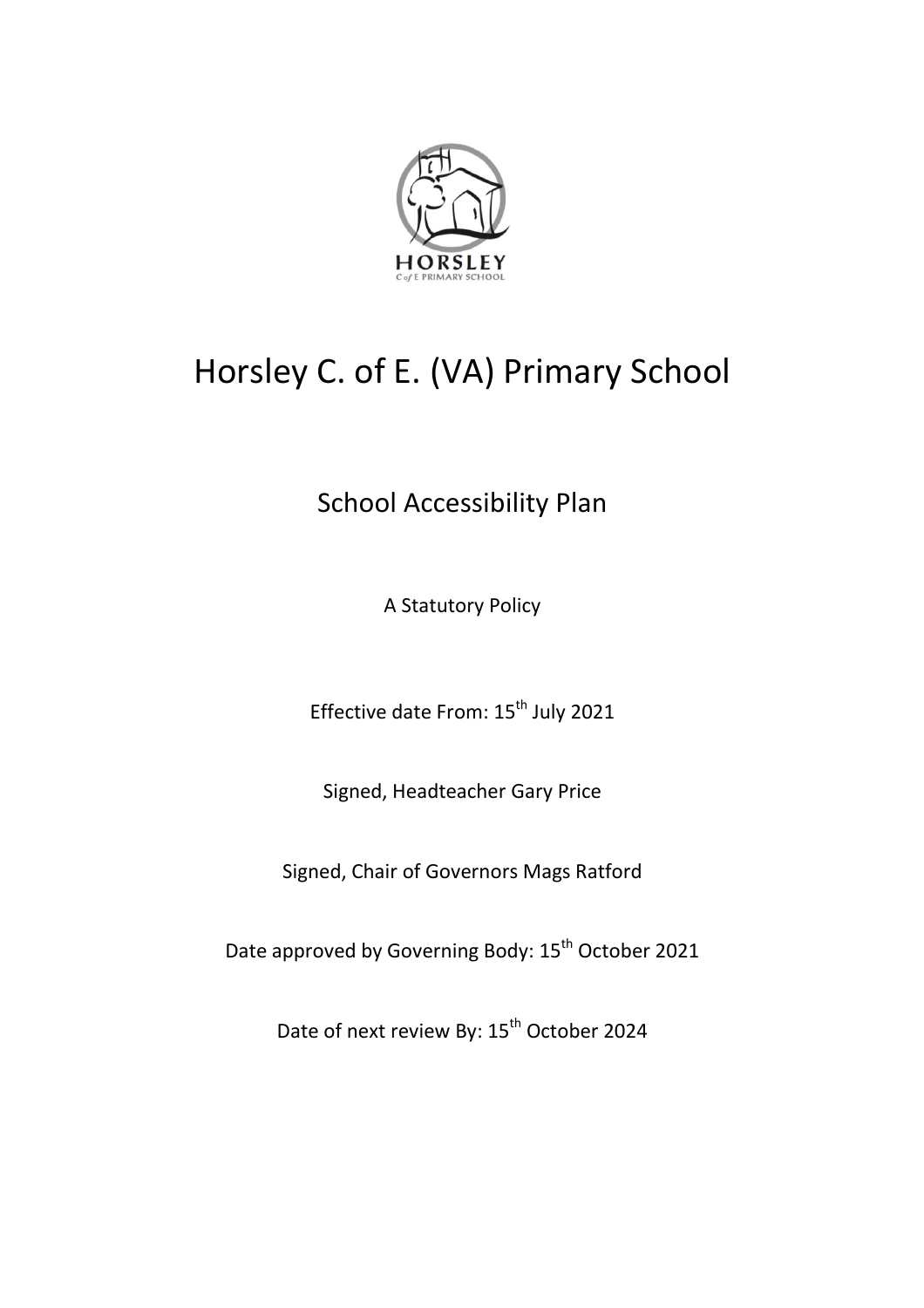# **School Accessibility Plan**

### **Vision Statement**

Horsley C of E Primary School aims to treat all its pupils fairly and with respect. This involves providing access and opportunities for all pupils without discrimination of any kind. We want every child to play as full a part as possible in school life and we are committed to promoting positive attitudes about disability, accessibility, and to developing a culture of awareness, tolerance and inclusion throughout the school and its pupils, staff and volunteers.

## **Aims**

Schools are required under the Equality Act 2010 to have an accessibility plan. The purpose of the plan is to:

- Increase the extent to which disabled and impaired pupils can participate in the curriculum
- Improve the physical environment of the school to enable disabled and impaired pupils to take better advantage of education, benefits, facilities and services provided
- Improve the availability of accessible information to disabled and impaired pupils

Horsley School recognises the need to continue to raise awareness on equality issues throughout the school - its pupils, teachers, staff and governors. The school is committed to ensuring staff and governors are trained with reference to the Equality Act 2010 and Equality Duties 2011 to understand disability and impairment issues.

### **Statutory Responsibilities**

This document meets the requirements of schedule 10 of the Equality Act 2010, the Equality Duty 2011 and the Department for Education (DfE) Guidance for schools on the Equality Act 2010.

These requirements placed responsibilities upon schools to remove discrimination against pupils with disability. It requires schools to make 'reasonable adjustments' to their policies, procedures and practices to accommodate pupils with disability more fully in school life. There is a duty on schools to state what action they have taken to improve access and to have an Accessibility Plan.

The Equality Act 2010 defines an individual as disabled if he or she has a physical or mental impairment that has a 'substantial' and 'long-term' adverse effect on his or her ability to undertake normal day to day activities.

Under the Special Educational Needs and Disability (SEND) Code of Practice 'long-term' is defined as 'a year or more' and 'substantial' is defined as 'more than minor or trivial'. The definition includes sensory impairments such as those affecting sight or hearing, and long-term health conditions such as asthma, diabetes, epilepsy and cancer. It can also include a wide range of impairments, including hidden impairments such as dyslexia, autism, speech and language impairments, attention deficit hyperactivity disorder (ADHD), or people diagnosed with HIV infection or multiple sclerosis. The impairment does not of itself mean that a pupil is disabled. It is the effect on the person's ability to carry out normal day-to-day activities that should be considered.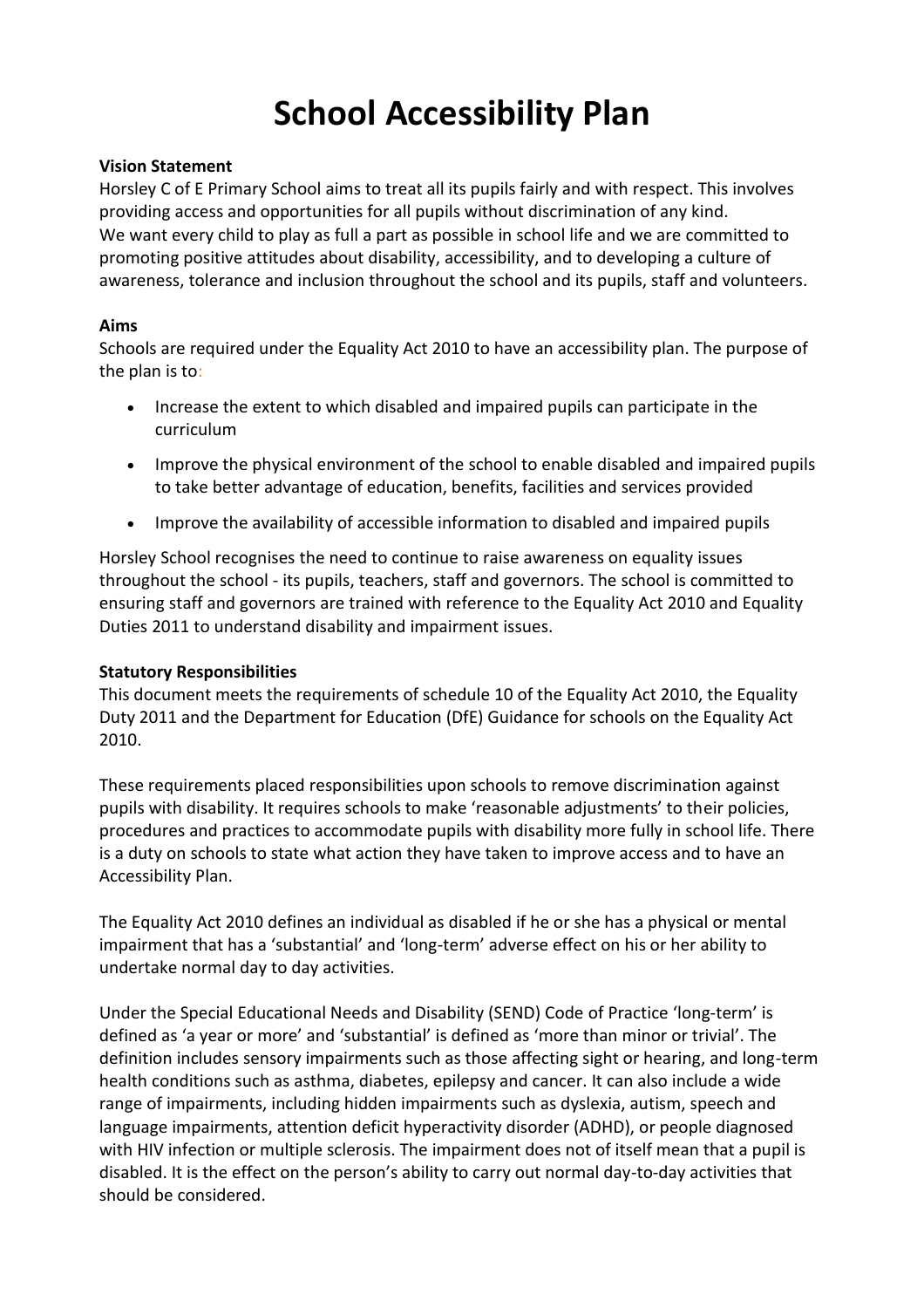#### **Role of the Governing Body**

This Accessibility Plan sets out the proposals of the Governing Body of the school to increase access to education for disabled pupils in the three areas required under the Equality Act 2010. The responsibility for the Accessibility Plan lies with the Governing Body and Headteacher. The terms of reference for all governors' committees and all policy reviews will include the need to consider Equality and Diversity issues as required by the Equality Act 2010 and Equality Duties.

The Accessibility Plan will be monitored through the Governor Finance and Resources Committee and will be reviewed when required and at least every three years and approved by the Governing Body. The plan will be made available online on the school website, and paper copies are available upon request.

The current Plan is included in this document, and it is based on an assessment/accessibility audit which will be completed by the school prior to the end of each period covering this plan. This is to inform the development of a new Accessibility Plan for the ongoing period.

The school will work with any available partnerships including the Local Authority and Diocese in developing and implementing this Accessibility Plan.

Our school's complaints procedure covers the accessibility plan. If you have any concerns relating to accessibility in school, this procedure sets out the process for raising these concerns.

The Accessibility Plan is structured to complement and support the school's Equality Objectives.

This Accessibility Plan should be read in conjunction with the following school policies, strategies and documents:

Equality and Objectives Policy, SEND Policy, The Offer of Early Help Behaviour Management Policy, Health & Safety Policy, Supporting Pupils Medical Conditions Policy, Charging and Remissions Policy The School Improvement Plan.

This plan and policy will be reviewed over the course of the next 3 years

| Name | Signature |                      | Date: |
|------|-----------|----------------------|-------|
|      |           | (Chair of Governors) |       |
| Name | Signature |                      | Date: |
|      |           | (Headteacher)        |       |
|      |           |                      |       |

MR/GP - Policy review – July 2021

*.*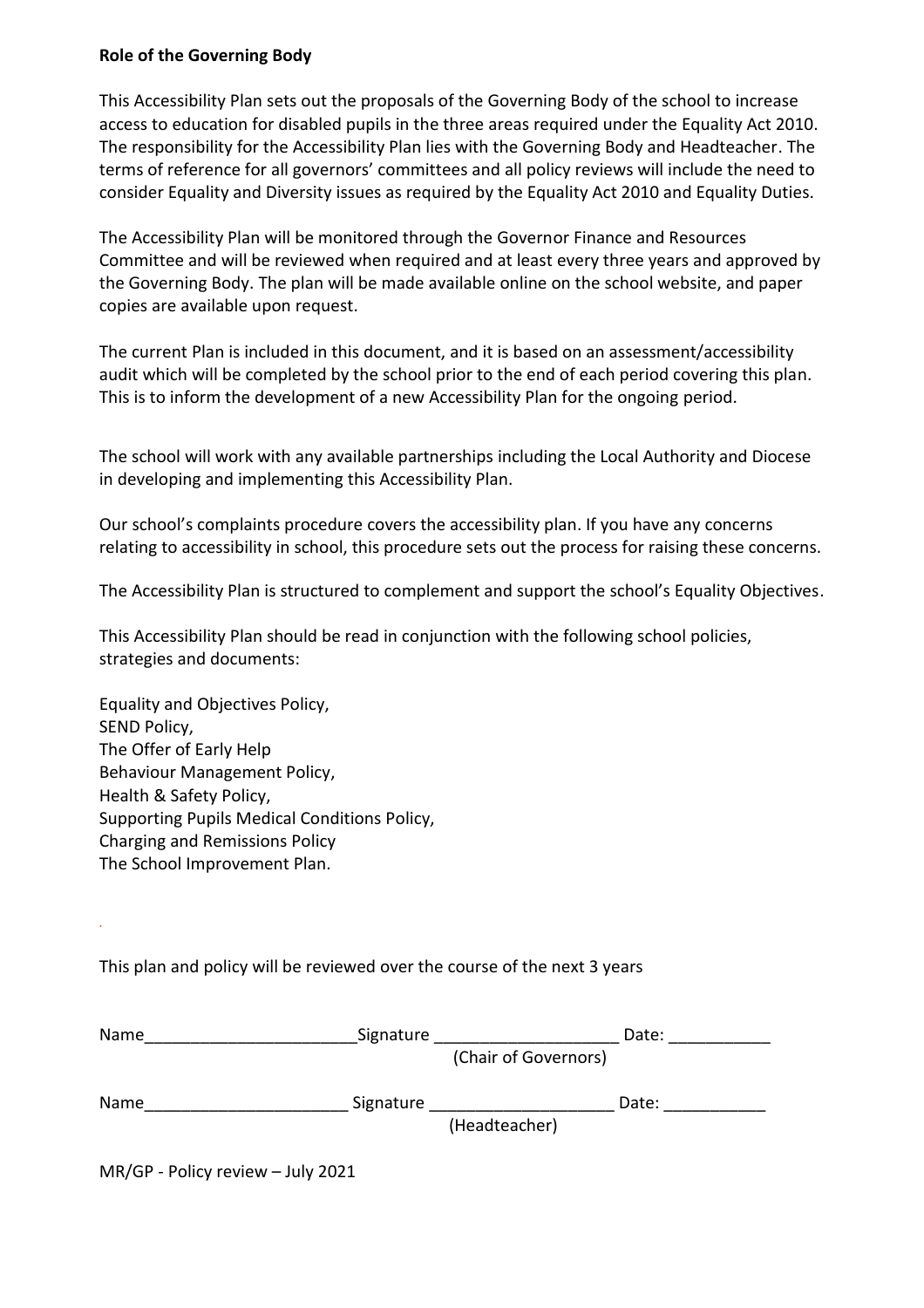| <b>Action Plan</b>                                                                                                                                                              | Aim 1: To increase the extent to which disabled and impaired pupils can participate in the school curriculum                                                                                                                                                                                                                                                |                                                                                                                                                         |                                                                                    |                                                         |                                                                                                                                                                                               |
|---------------------------------------------------------------------------------------------------------------------------------------------------------------------------------|-------------------------------------------------------------------------------------------------------------------------------------------------------------------------------------------------------------------------------------------------------------------------------------------------------------------------------------------------------------|---------------------------------------------------------------------------------------------------------------------------------------------------------|------------------------------------------------------------------------------------|---------------------------------------------------------|-----------------------------------------------------------------------------------------------------------------------------------------------------------------------------------------------|
| Aim & objectives                                                                                                                                                                | Current good practice and practice under development                                                                                                                                                                                                                                                                                                        | Action, including finance/<br>resources                                                                                                                 | <b>Timescale</b>                                                                   | <b>Responsibility</b><br>/Monitoring                    | <b>Success Criteria</b>                                                                                                                                                                       |
| To liaise with Horsley<br>Playgroup and any other<br>early years providers to<br>review potential intake.                                                                       | School identifies pupils who may need support<br>additional to or different from provision for each<br>new September intake.                                                                                                                                                                                                                                | Planned EYFS teacher<br>$\bullet$<br>release time.                                                                                                      | On-going,<br>annually by<br>September                                              | <b>EYFS teacher</b><br><b>SENDGO</b><br>Head            | Pupils additional needs<br>are known.<br>Procedures/ideas/<br>equipment are in place<br>or a planned by Sept.                                                                                 |
| To establish close<br>liaison with parents.                                                                                                                                     | School ensures collaboration and sharing<br>between school and families.<br>School holds regular open days and parent<br>evenings.                                                                                                                                                                                                                          | Parents complete<br>$\bullet$<br>registration form including<br>section on medical needs.<br>All parents get annual<br>$\bullet$<br>update to complete. | Annually<br>Any on-going<br>information<br>sharing is<br>acted on<br>straight away | Head<br>All teachers                                    | Clear collaborative<br>working approach.                                                                                                                                                      |
| To establish close<br>liaison with outside<br>agencies for pupils with<br>on-going health or other<br>needs, e.g. severe<br>asthma, epilepsy,<br>mobility issues and<br>autism. | School ensures collaboration between all key<br>personnel. There is follow up work to any outside<br>professionals by SENDGO if complex additional<br>need is identified.                                                                                                                                                                                   | SENDGO time as needed.<br>$\bullet$                                                                                                                     | On-going                                                                           | Teacher &<br>TAs, SENDGO<br>Outside<br>agencies<br>Head | Clear collaborative<br>working approach.                                                                                                                                                      |
| To ensure full access to<br>the curriculum for all<br>children, including those<br>with a disability and/or<br>impairment.                                                      | School arranges ongoing CPD for staff in<br>$\bullet$<br>disability awareness to reflect diverse needs of<br>pupil within the school & any new pupil.<br>School creates positive image of disability to<br>$\bullet$<br>develop understanding in pupils, and<br>school's curriculum resources include<br>$\bullet$<br>examples of people with disabilities. | Whole school approach.<br>Planned staff meetings.<br>$\bullet$<br>Audit of resources or<br>$\bullet$<br>through access audit.                           | On-going<br>Annual audit<br>and as per 3<br>year access<br>audit                   | <b>SENDGO</b><br>Teachers &<br>TAs                      | <b>Teachers and staff</b><br>develop and keep<br>awareness of different<br>disabilities and pupils<br>grow in their<br>understanding of<br>differing needs and<br>that of disabled<br>people. |
| To take account of<br>variety of learning styles<br>when teaching.                                                                                                              | School Implements advice of any specialist<br>$\bullet$<br>advisory teachers and identifies any specific<br>training need.                                                                                                                                                                                                                                  | SENDGO time<br>Teacher and TA release<br>$\bullet$<br>time for training                                                                                 | As identified<br>As identified                                                     | Teaching<br>Advisory<br>Service                         | Advice taken,<br>strategies evident in<br>classroom practice.                                                                                                                                 |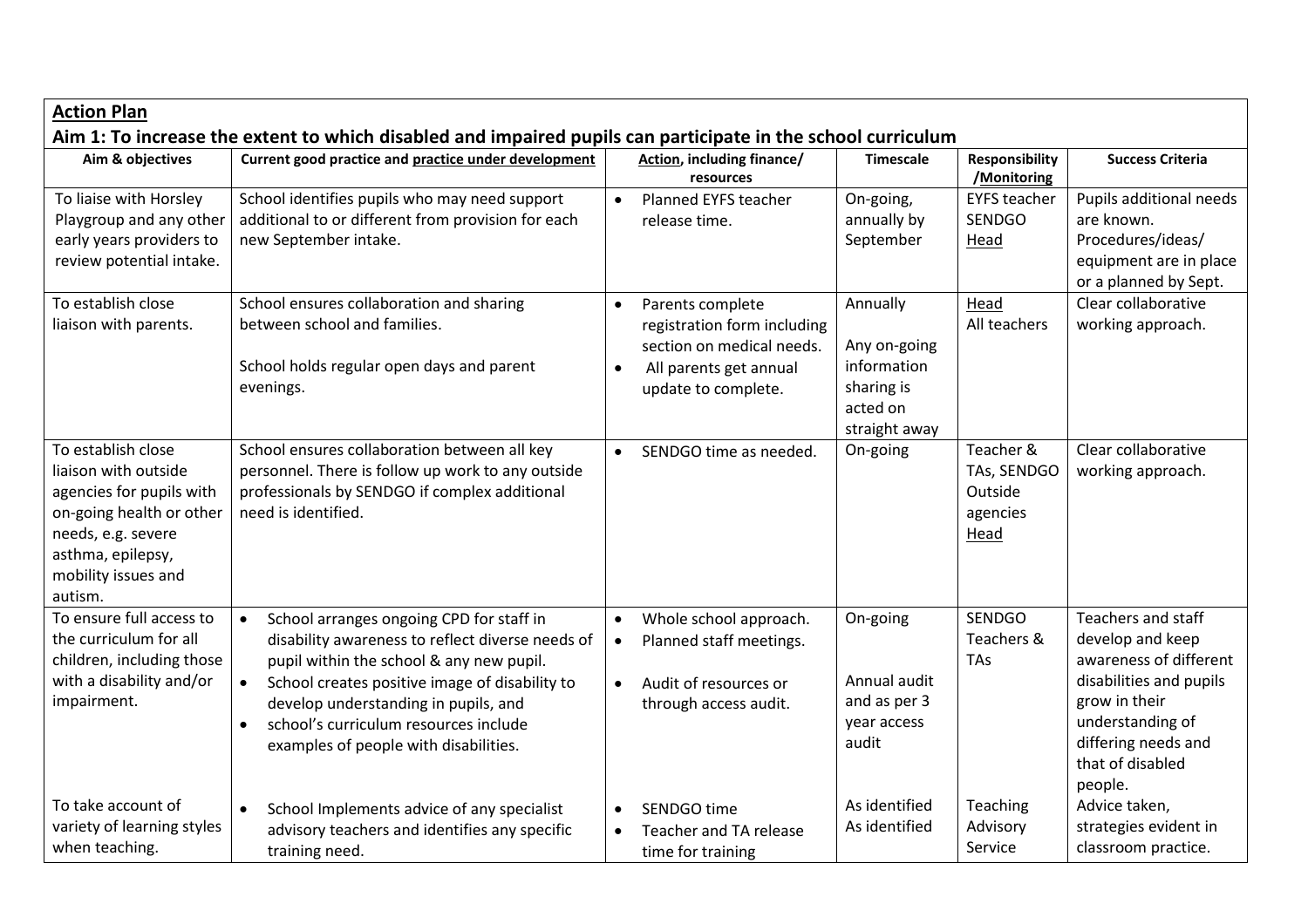|                                                                                                                                                           | The school identifies areas of need in lesson<br>planning and delivery and a curriculum that<br>meets differing needs, with alternatives to<br>enable disabled and impaired pupils to                                                                                                                                                                                               | $\bullet$<br>$\bullet$ | Teacher & TA planning<br>time.<br>IT equipment budget.                                                                                                            | As identified                                                                                             | Computing                                 | Children are supported<br>and accessing the<br>curriculum.<br>Access to appropriate                                                   |
|-----------------------------------------------------------------------------------------------------------------------------------------------------------|-------------------------------------------------------------------------------------------------------------------------------------------------------------------------------------------------------------------------------------------------------------------------------------------------------------------------------------------------------------------------------------|------------------------|-------------------------------------------------------------------------------------------------------------------------------------------------------------------|-----------------------------------------------------------------------------------------------------------|-------------------------------------------|---------------------------------------------------------------------------------------------------------------------------------------|
|                                                                                                                                                           | participate successfully in lessons.<br>The school uses interactive ICT equipment and<br>multimedia activities as much as possible.<br>The school considers specific resources to<br>$\bullet$                                                                                                                                                                                      |                        | Specific equipment may<br>be sourced from<br>occupational therapy?                                                                                                | As identified                                                                                             | Subject<br>Leader/Head<br>/Governors      | computer technology<br>will be improved for all<br>disabled and/or<br>impaired pupils.                                                |
|                                                                                                                                                           | support access to the curriculum to increase<br>student participation e.g. visual prompts,<br>visual timetable, pencil grips, coloured<br>overlays, adaptive keyboards, screen magnifier<br>software and safe spaces.                                                                                                                                                               |                        | Strategies to be identified<br>and planned -<br>SENDGO/TA time.                                                                                                   | As identified                                                                                             |                                           | Variety of learning<br>styles and<br>multisensory activities<br>evident in planning                                                   |
|                                                                                                                                                           | The school considers dinner time and play time<br>$\bullet$<br>arrangements for those children who struggle<br>to engage cooperatively at unstructured times.<br>At least one TA is ELSA trained to support<br>$\bullet$<br>children's emotional and social needs.<br>Ensure student activities are accessible to all<br>$\bullet$<br>students including trips, residential visits. |                        | Research and specific risk<br>assessments as needed -<br>teacher time.                                                                                            | As needed                                                                                                 |                                           | and in the classrooms.<br>Increased participation<br>in school life for pupils<br>with disabilities and/or<br>impaired pupils.        |
| Curriculum progress is<br>tracked for all pupils,<br>including those with a                                                                               | The school uses an Assessment for Learning<br>$\bullet$<br>approach to monitor children's learning and<br>progress.                                                                                                                                                                                                                                                                 |                        | Whole school approach.                                                                                                                                            | On-going                                                                                                  | All teachers<br>& TAs                     | Progress made<br>towards My Plan<br>targets.                                                                                          |
| disability and/or<br>impairment.<br>Targets are set<br>effectively and are<br>appropriate for pupils<br>with additional needs.                            | Class teacher and SENDGO meetings over<br>$\bullet$<br>targets for interventions and pupil progress.<br>Scrutiny of assessment system.<br>$\bullet$<br>Regular liaison with parents.<br>$\bullet$                                                                                                                                                                                   | $\bullet$<br>$\bullet$ | Teacher and SENDGO<br>time.<br>Extra SENDGO time to<br>liaise with any outside<br>professionals.                                                                  | Termly<br>meeting<br>When need is<br>identified                                                           | <b>SENDGO</b><br>Head<br>Governors        | Provision mapping<br>shows clear steps and<br>progress made.                                                                          |
| To review all statutory<br>policies to ensure that<br>they reflect inclusive<br>practice and procedure,<br>and deliver findings to<br>the Governing Body. | School complies with the Equality Act 2010 and<br>$\bullet$<br>2011 Equality Duties.<br>School considers all policies in view of these<br>$\bullet$<br>duties and priorities that arise.                                                                                                                                                                                            | $\bullet$<br>$\bullet$ | Head self-evaluation<br>Accessibility audit and<br>plan is in place.<br>School considers all<br>policies in view of these<br>duties and priorities that<br>arise. | On-going<br>3 yearly<br>review or as<br>needed.<br><b>Full Governors</b><br>meetings are<br>twice termly. | Head,<br>subject<br>leaders,<br>Governors | Policies clearly reflect<br>inclusive practice and<br>procedure.<br>Governors fully<br>informed about SEND<br>provision and progress. |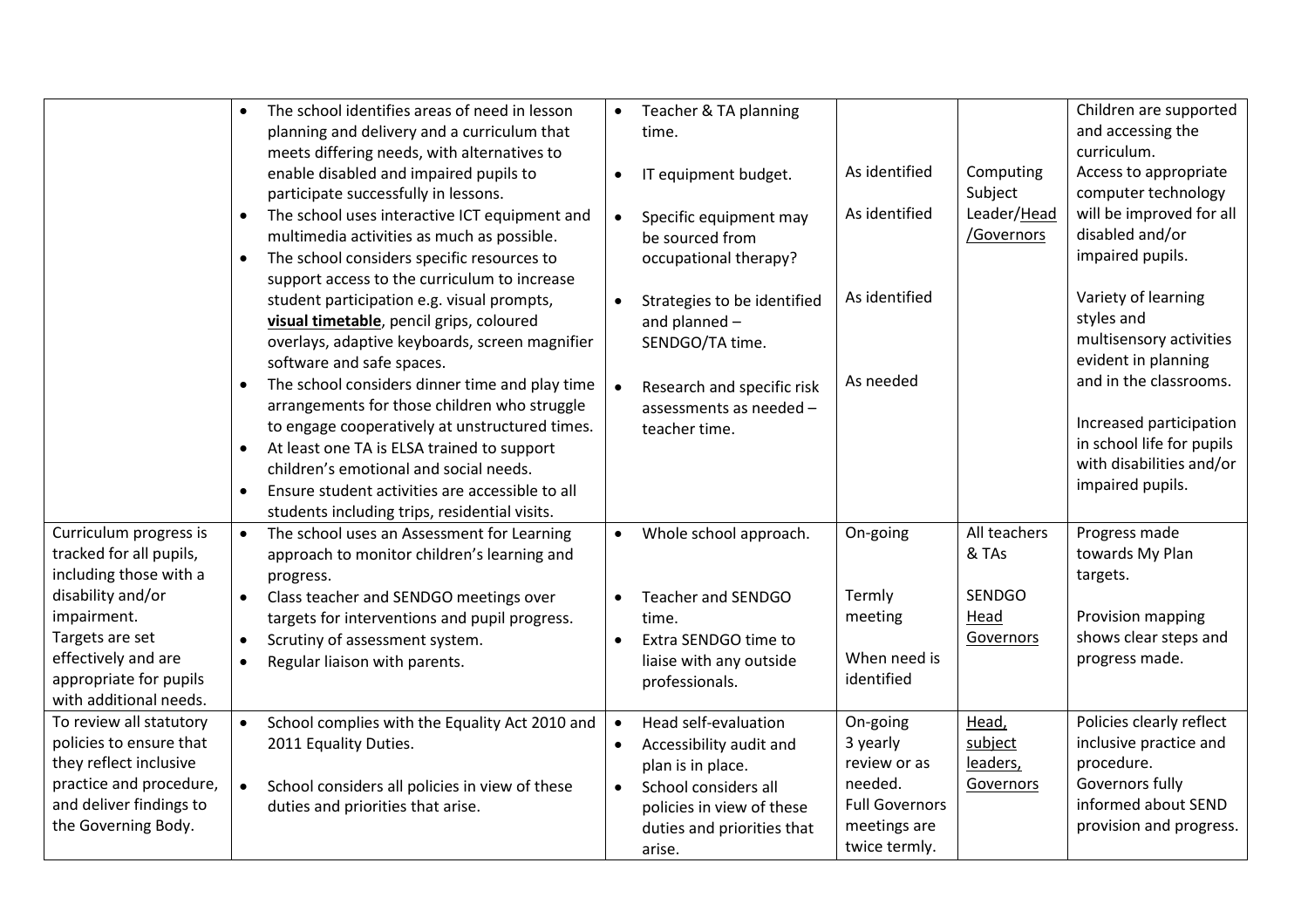| of education and associated services.                                                                        |                                                                                                                                                                                                                                                                                                                                                                                                                                                                                                                                                                  |                                     |                                                                                                                                                                                                                                                                                                                                                                                                                                                                                                 |                                                                                                    |                                                        |                                                                                                                                                                                                                                                                                                                                      |  |
|--------------------------------------------------------------------------------------------------------------|------------------------------------------------------------------------------------------------------------------------------------------------------------------------------------------------------------------------------------------------------------------------------------------------------------------------------------------------------------------------------------------------------------------------------------------------------------------------------------------------------------------------------------------------------------------|-------------------------------------|-------------------------------------------------------------------------------------------------------------------------------------------------------------------------------------------------------------------------------------------------------------------------------------------------------------------------------------------------------------------------------------------------------------------------------------------------------------------------------------------------|----------------------------------------------------------------------------------------------------|--------------------------------------------------------|--------------------------------------------------------------------------------------------------------------------------------------------------------------------------------------------------------------------------------------------------------------------------------------------------------------------------------------|--|
| Aim & objectives                                                                                             | Current good practice and practice under development                                                                                                                                                                                                                                                                                                                                                                                                                                                                                                             |                                     | Action, including finance/<br>resources                                                                                                                                                                                                                                                                                                                                                                                                                                                         | <b>Timescale</b>                                                                                   | <b>Responsibility</b><br>/Monitoring                   | <b>Success Criteria</b>                                                                                                                                                                                                                                                                                                              |  |
| <b>BUILDINGS -</b><br>Ensure that access to<br>school buildings and site<br>can meet diverse pupil<br>needs. | The school will take account the needs of<br>pupils, staff and visitors with physical<br>difficulties and sensory impairments when<br>planning and undertaking any improvements<br>and refurbishments of the school as much as is<br>possible, such as improved access, lighting,<br>colour schemes, fittings, signs & markings.                                                                                                                                                                                                                                 | $\bullet$<br>$\bullet$<br>$\bullet$ | <b>Monitor access</b><br>information for individual<br>disabled children.<br>Include questions in the<br>admissions interview for<br>parents to assess access<br>needs to see if reasonable<br>adjustment can be made<br>and/or use of strategies to<br>overcome difficulties.<br>School looks into possible<br>funding sources to make<br>reasonable adjustment.<br>Access audit July 2021-<br><b>Need to look at lighting</b><br>across the school, KS2 the<br>harsh light needs<br>softening | On-going and<br>as identified<br>and needed.<br>As identified<br>and needed.<br><b>By end 2021</b> | Head<br>Governors<br><b>Head/Gover</b><br>nor approval | Evidence that<br>appropriate consider-<br>ations have been<br>made where physical<br>school improvements<br>are reasonably<br>possible and able to<br>be carried out.<br>Access to school<br>buildings and site<br>improved so It is as<br>inclusive as is<br>reasonably possible,<br>and has child friendly<br>play and rest areas. |  |
|                                                                                                              | School adopts an individual approach to pupils<br>$\bullet$<br>with physical disabilities depending on their<br>disability, to support the pupil to be able<br>access the different areas of the school and the<br>extra-curricular activities, to ensure that they<br>are included as far as possible within its<br>constraints. The school is restricted by its<br>building, which is very old. There are changes<br>in level and width in corridors and surface<br>covering and there is no flexibility for ramps<br>making full wheelchair access difficult. |                                     | Accessibility audit feeds<br>this plan.<br>Access audit July 2021-<br>the limitations of the<br>school building remains -<br>still needs an individual<br>approach to see if any<br>reasonable adjustment/s<br>can be made and/or use<br>of strategies to meet<br>individual physical needs                                                                                                                                                                                                     | Reviewed<br>every 3 years.<br>As identified<br>and on<br>consideration                             | Governors<br>approval<br>Head                          |                                                                                                                                                                                                                                                                                                                                      |  |

Aim 2: To improve the physical environment of the school to increase the extent to which disabled and impaired pupils can take advantage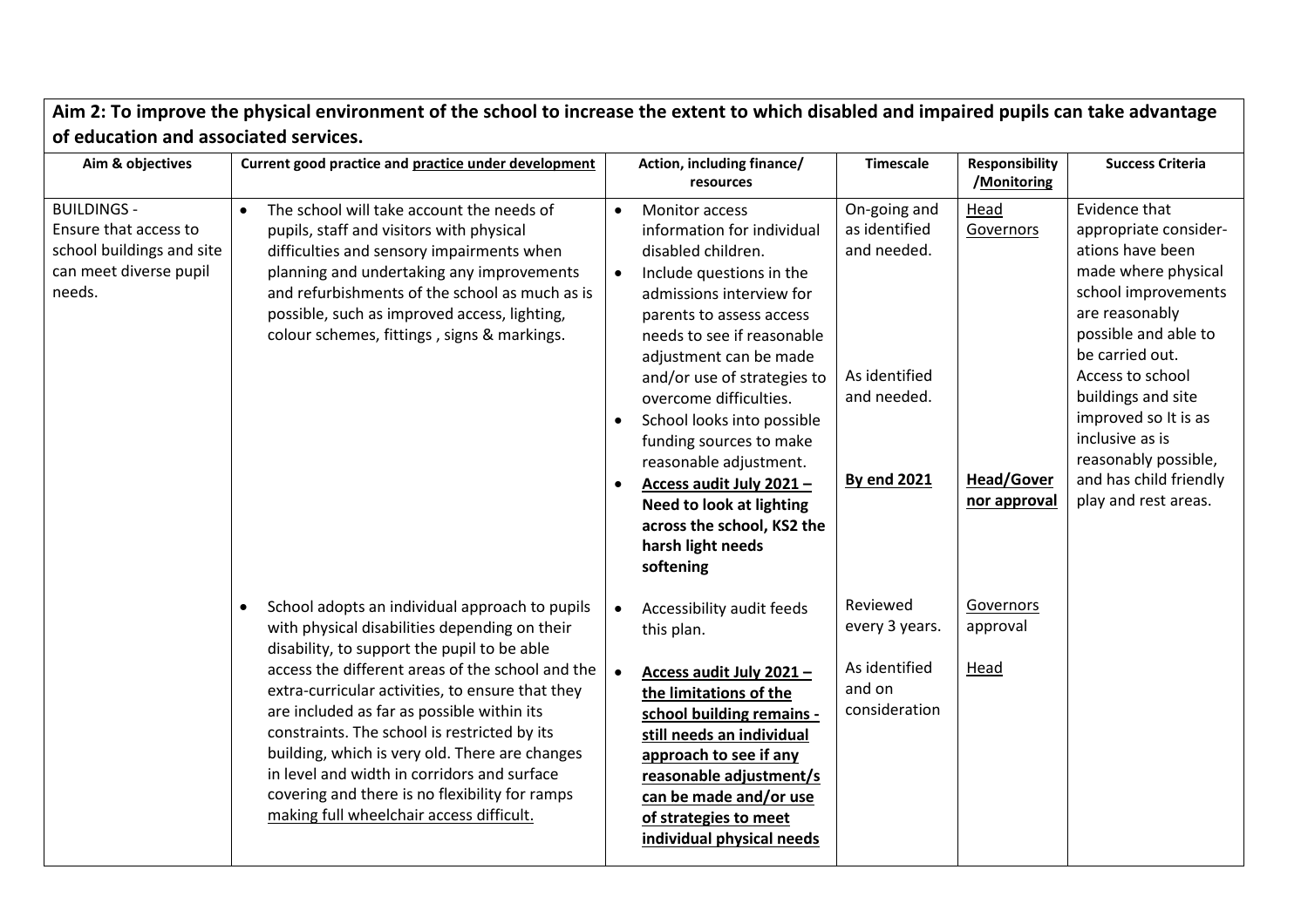|                                                                                                   | The school completes an Accessibility Audit to<br>$\bullet$<br>look at the different areas of the school and<br>classrooms.<br>Access Audit May 2018 - An accessible toilet in<br>$\bullet$<br>infants looked into to use Section 106 funds in<br>2018 but was deemed to be not viable.<br><b>Access Audit July 2021- this was being looked</b><br>$\bullet$<br>at again Jan 2021 to include a toilet in the<br>infant area of the school - this is an<br>accessibility project and it is ongoing (as at<br>July 21). | e.g. it may be possible to<br>think about different year<br>groups in classrooms.                         | By Sept 2023                   | <b>Governors</b>                         | This will meet the<br>toileting needs of the<br>younger children and<br>will mean there is an<br>accessible toilet in<br>infants. |
|---------------------------------------------------------------------------------------------------|-----------------------------------------------------------------------------------------------------------------------------------------------------------------------------------------------------------------------------------------------------------------------------------------------------------------------------------------------------------------------------------------------------------------------------------------------------------------------------------------------------------------------|-----------------------------------------------------------------------------------------------------------|--------------------------------|------------------------------------------|-----------------------------------------------------------------------------------------------------------------------------------|
| <b>CLASSROOMS</b><br><b>Ensure that classrooms</b><br>are optimally organised<br>for disabled and | School plans classrooms in accordance with pupil<br>need with reasonable adjustment.<br>Organise resources within classrooms to reflect<br>$\bullet$<br>student need e.g. access, seating and safe<br>space as needed.                                                                                                                                                                                                                                                                                                | SENDGO/class teacher<br>meeting and time<br>SENDGO/class teacher<br>$\bullet$<br>time                     | On-going                       | Whole<br>school                          | Appropriate use of<br>resources for diverse<br>needs of pupils with<br>disabilities and<br>impairments.                           |
| impaired pupils within<br>current restraints.<br>Identify needs & actions<br>for future           | Provide a smaller, quieter area for rest or<br>$\bullet$<br>teaching space in the school den and library,<br>with a small space rocket cosy space.<br>$\bullet$<br>Consider other quiet areas within the school                                                                                                                                                                                                                                                                                                       | Admin team and Head<br>$\bullet$<br>ensure records are up-to-<br>date and all relevant staff<br>are aware | As identified<br>As identified | Class<br>teacher, TA,<br>SENDGO,<br>Head |                                                                                                                                   |
| improvements.<br>Pupil safety is<br>considered.                                                   | when future changes are planned.<br>School creates personalised risk assessments,<br>$\bullet$<br>access plans and strategies relating to all areas<br>of school life for individual pupils.<br>School ensures that actions, including<br>$\bullet$<br>emergency evacuation procedures, are clear<br>and that staff are capable of carrying them out.                                                                                                                                                                 | Access audit July 21 -<br><b>Step edges on the decking</b><br>could be marked by strip<br>of yellow paint | <b>End 2021</b>                | Head                                     | Pupils are as safe as<br>possible.<br>Safe evacuation in an<br>emergency                                                          |
| Including other areas                                                                             | School pupils, staff and parents are able to use<br>$\bullet$                                                                                                                                                                                                                                                                                                                                                                                                                                                         | Support strategies                                                                                        | On-going as                    | Class teacher                            | The hall, driveway to                                                                                                             |
| like<br>Hall/church                                                                               | the hall in the church for all school activities<br>like lunches, assemblies and events.<br>Wide access at the rear of the church with a<br>$\bullet$                                                                                                                                                                                                                                                                                                                                                                 | identified & planned -<br>whole school approach                                                           | needed.                        |                                          | church, paths around<br>the school and to the<br>playground are as                                                                |
|                                                                                                   | portable ramp to access the hall.                                                                                                                                                                                                                                                                                                                                                                                                                                                                                     | Access audit July 21-<br>$\bullet$                                                                        | <b>Would need</b>              | Head                                     | accessible and safe as                                                                                                            |
|                                                                                                   | Accessible toilet and hearing loop installed.<br>$\bullet$                                                                                                                                                                                                                                                                                                                                                                                                                                                            | notes a current village                                                                                   | diocese                        | <b>Governors</b>                         | possible.                                                                                                                         |
| Path to hall/church                                                                               | School pupils and staff are able to access hall,<br>$\bullet$<br>although the path is gravel surface-may be                                                                                                                                                                                                                                                                                                                                                                                                           | collaborative project to<br>improve paths & track                                                         | involvement-<br>on-going,      | and<br><b>Parochial</b>                  |                                                                                                                                   |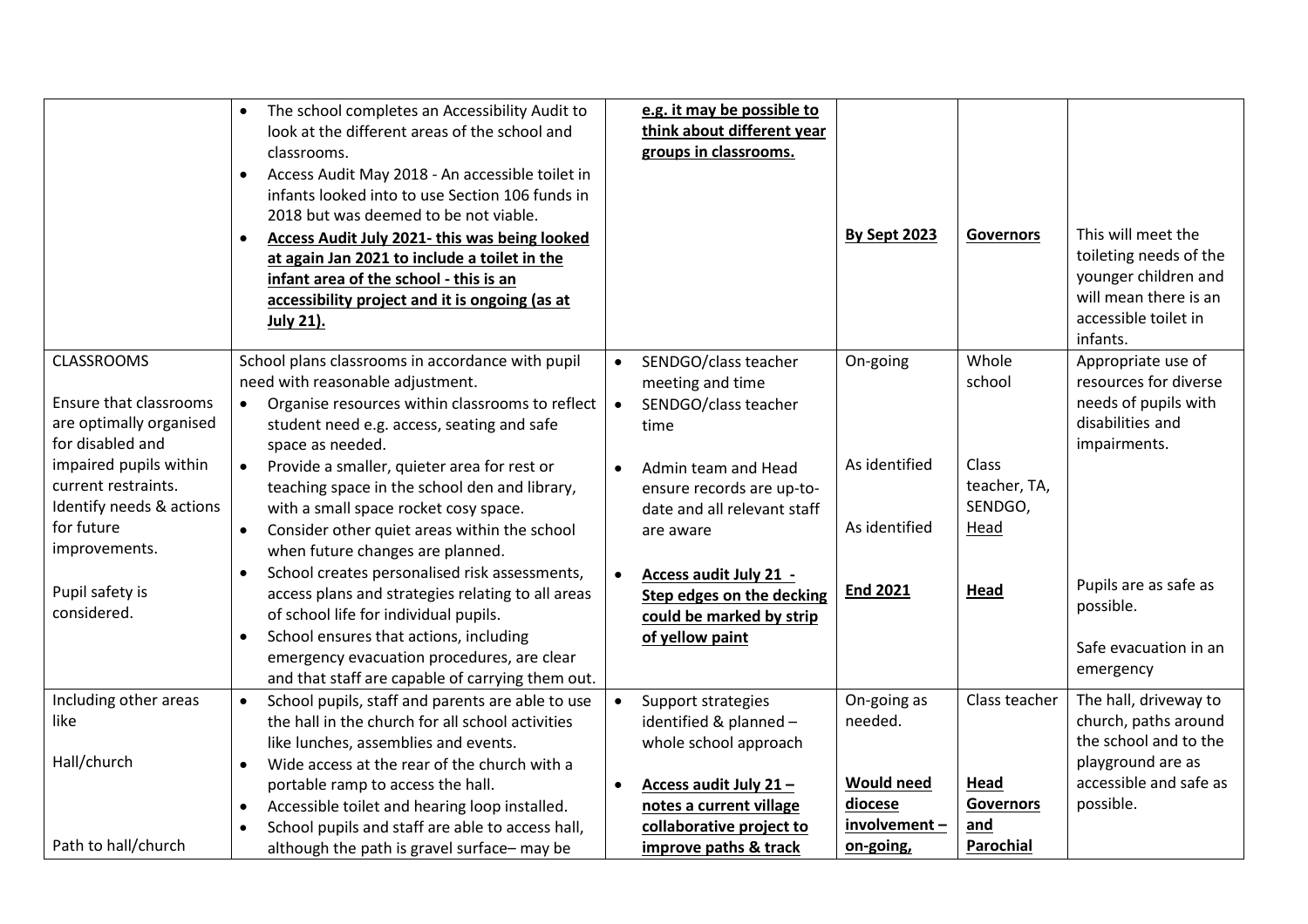| Path to playground                                                                            | present some difficulties with walking aid.<br>The path to the playground was tarmacked in<br>$\bullet$<br>2020. This makes the playground more<br>accessible and safer for pupils and staff.                                                                                                                                                              |                        | and ramp to front of<br>church. Topographical<br>survey has been done and<br>design work being costed.<br>Will need funding source.<br><b>Look for funding</b><br>opportunities | review at<br>governor<br>meetings<br>during 2021-<br>22 | Church<br>Council               |                                                                                                                                                                   |
|-----------------------------------------------------------------------------------------------|------------------------------------------------------------------------------------------------------------------------------------------------------------------------------------------------------------------------------------------------------------------------------------------------------------------------------------------------------------|------------------------|---------------------------------------------------------------------------------------------------------------------------------------------------------------------------------|---------------------------------------------------------|---------------------------------|-------------------------------------------------------------------------------------------------------------------------------------------------------------------|
| Playground                                                                                    | School pupils and staff are able to access<br>$\bullet$<br>playground - surfaces on route up to<br>playground are concrete and gravel with some<br>unevenness<br>School playground has divided area for more<br>$\bullet$<br>physical activities on both levels.<br>Playground has quieter area with shelter and<br>$\bullet$<br>seating on both levels    | $\bullet$              | Support strategies and<br>help needed are identified<br>& planned - whole school<br>approach                                                                                    | On-going as<br>needed.                                  | Class teacher<br><b>SENDGO</b>  | Access to school<br>playground is as<br>inclusive as is<br>reasonably possible<br>and has child friendly<br>play and rest areas.                                  |
| <b>OTHER SERVICES</b><br>Ensure disabled parents<br>have every opportunity<br>to be involved. | Adopt a proactive approach to identifying the<br>$\bullet$<br>access requirements of disabled parents.<br>The school suggests that blue badge holders<br>$\bullet$<br>park outside the front entrance of the school<br>to drop off & collect children.<br>Offer a telephone call to explain letters home<br>$\bullet$<br>for some parents who have a need. | $\bullet$              | Include questions in the<br>admissions interview<br>about parents' access<br>needs to see if reasonable<br>adjustments can be made                                              | On-going<br>annually, as<br>needed                      | Admin team<br>Head<br>Governors | To ensure that<br>disabled parents are<br>not discriminated<br>against and are<br>encouraged to take<br>interest and be<br>involved in their<br>child's education |
| Aim & objectives                                                                              | Aim 3: To improve the delivery of information to disabled and impaired pupils and parents<br>Current good practice and practice under development                                                                                                                                                                                                          |                        | Action, including finance/                                                                                                                                                      | <b>Timescale</b>                                        | <b>Responsibility</b>           | <b>Success Criteria</b>                                                                                                                                           |
|                                                                                               |                                                                                                                                                                                                                                                                                                                                                            |                        | resources                                                                                                                                                                       |                                                         | /Monitoring                     |                                                                                                                                                                   |
| To enable improved<br>access to written<br>information for pupils,<br>parents and visitors.   | In addition to other services above<br>Raising awareness of font size and page layouts<br>$\bullet$<br>will support pupils/parents with visual<br>impairments e.g. large print & audio when<br>required.<br>Ensure the availability of large font and easy<br>$\bullet$                                                                                    | $\bullet$<br>$\bullet$ | SENDGO time as needed<br>School library audit as<br>needed.                                                                                                                     | Ongoing<br>annually<br>As needed                        | Admin team<br>and Head          | Information to pupils<br>with disabilities and<br>parents and visitors<br>will be improved.                                                                       |